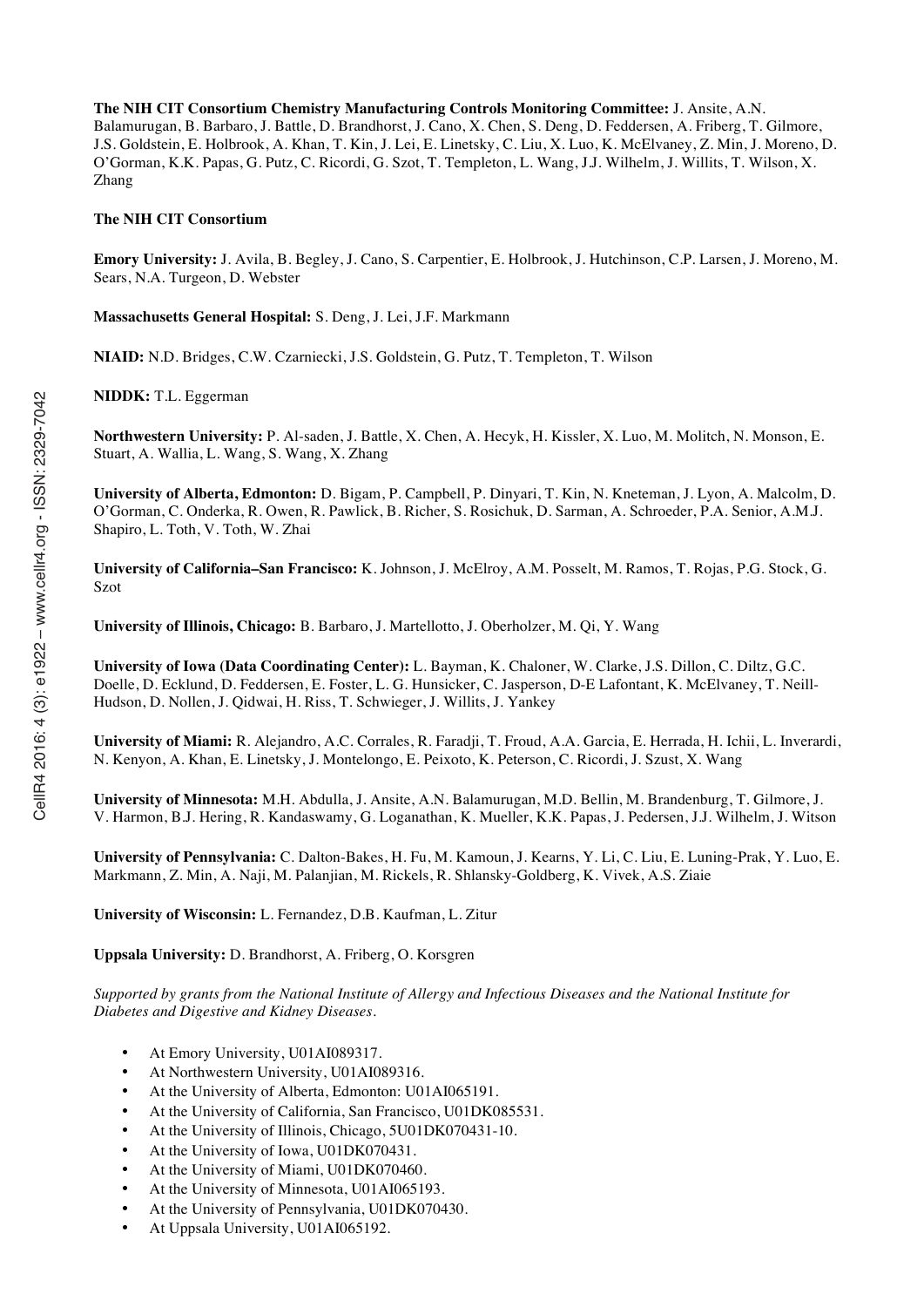*In addition, the study was supported by the following GCRC and CTSA awards:*

- At Emory University: UL1TR000454.
- At Northwestern University: 5UL1RR025741 and 8UL1TR000150.
- At the University of California, San Francisco, UL1TR000004.
- At the University of Illinois, Chicago, UL1TR000050.
- At the University of Miami: 1UL1TR000460.
- At the University of Minnesota: 5M01-RR000400 and UL1TR000114.
- At the University of Pennsylvania: UL1TR000003.

Address correspondence to: Camillo Ricordi MD, Chairman, CIT Steering Committee, ricordi@miami.edu

# **To cite this article**

*Raw Material Specification, Insulin Human Injection USP, Recombinant – Standard Operating Procedure of the NIH Clinical Islet Transplantation Consortium*

CellR4 2016; 4 (3): e1922